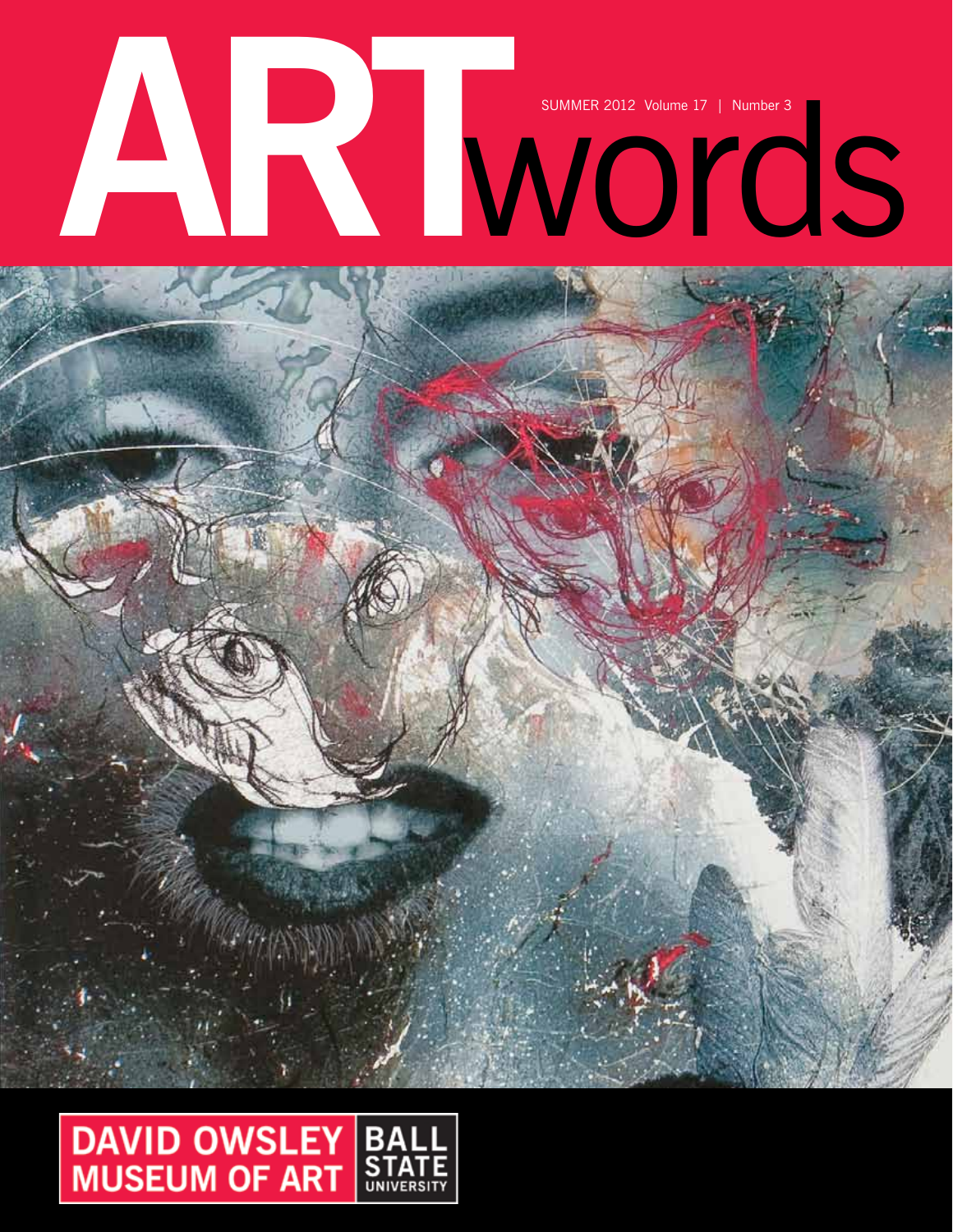## **ART**words

#### **David Owsley Museum of Art**

*Serving East Central Indiana since 1936*

#### Friends Executive Committe

Carol Flores *Chairperson*

Cecil Bohanon Melissa Daniels Ann Johnson Sarojini Johnson Sandra Kelly Joan Malje Fred Meyer Olga Mounayar Patricia Schaefer Kent Shuff Donald Whitaker

*Ex officio* Peter F. Blume *Director David Owsley Museum of Art* Barbara Alvarez-Bohanon *President, David Owsley Museum of Art Alliance* Robert Kvam *Dean, College of Fine Arts* Sarah Jenkins *Director of Development*

#### **MUSEUM STAFF**

Peter F. Blume *Director* Carl Schafer *Associate Director* Tania Said Schuler *Curator of Education* Randy Salway *Exhibition Designer/Preparator*

#### ARTwords

Editor | Carl Schafer Writer | Carmen Siering Design | Marin & Marin

ARTwords is published three times a year by the David Owsley Museum of Art in Muncie, Indiana ©2012. All rights reserved

COVER IMAGE: *Untitled,* **2011** (Detail) Manfred Bator Print Gift of the Eugeniusz Geppert Academy of Art and Design Wroclaw, Poland

## From the **Director**



I am imagining that by the time you read this construction will have commenced in the east and west wings of the Fine Arts Building at Ball State University converting former classrooms and offices into galleries for the expanded David Owsley Museum of Art. The museum will remain open and in full operation during construction. Don't let anyone tell you differently. There may be some inconvenient contracting from our full exhibition program and a bit of construction dust but all of the European and American paintings and sculpture galleries will remain open. Later this autumn we anticipate that the decorative arts/design gallery will be closed for a couple of months but we hope to have that project concluded by the end of December.

Our research to determine what we feel will be the best presentation of the collection for our audiences has been informed by visits to exemplary recent installations at other art museums in the Midwest. We have been to the Detroit Institute of Arts and the University of Michigan Museum of Art; to the Cleveland Museum of Art and the nearby Allen Memorial Art Museum at Oberlin College. Each of these sister institutions has thoughtfully reordered their collections recently and have been very gracious sharing their experiences that led them to new understandings about museum audiences. We have found it an earnest business making meaning out of works of art to better serve the needs of our visitors. My own visits have also included the Columbus Museum of Art in Columbus, Ohio as well as a long string of art museums from Boston to New York that I visited last summer.

As we commence the process of refining the lists of objects we will include in this first installation of the new galleries for ethnographic art and Asian art, we can't lose sight of the fact that this is the first of many installations. I hope that the museum can always look with fresh eyes at its collection and realize new meaning from new juxtapositions of objects. And as every beautiful work of art distracts from every other one, let's hope that we can resist the temptation to pack the galleries too full.

Peter F. Blume

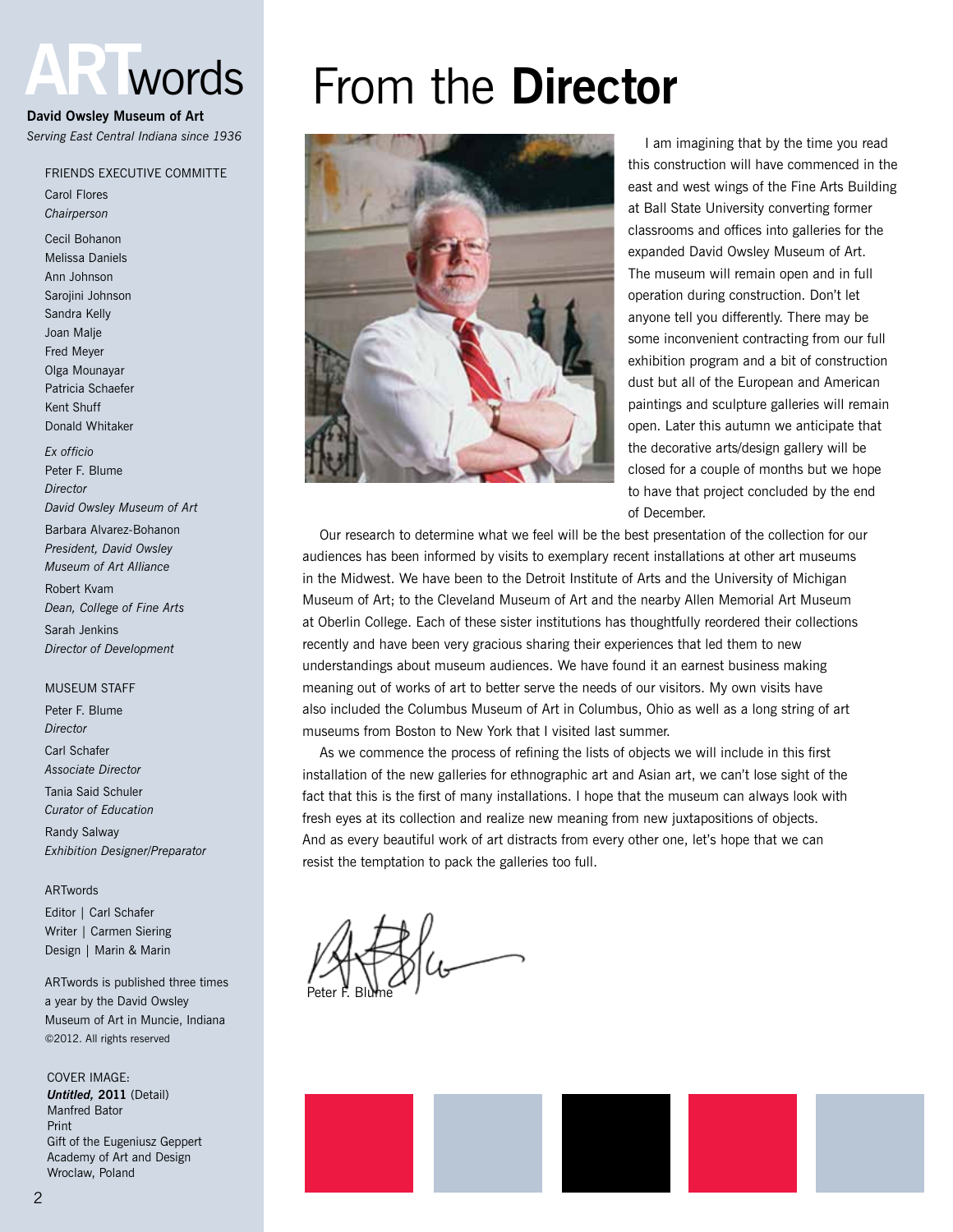#### On view through June 3, 2012

## **Wroclaw**  School of Printmaking





Surreal, edgy, absurd—all of these have been used to describe the prints in the *Wroclaw School of Printmaking* exhibition on view at the David Owsley Museum of Art. Director Peter Blume says the prints are serious images that tell the story of the place and time in which they were conceived.

"Once you start zeroing in on the subjects, you immediately see this as a defining moment of post-Soviet reinvention," Blume says of the works by faculty members of the Printmaking Department at the Eugeniusz Geppert Academy of Art and Design in Wroclaw, Poland.

Take, for example, the work entitled *Meteorological Accidental Hallucinations* by Przemyslaw Tyszkiewicz, which depicts a truck suspended in black space surrounded by floating mushrooms. Surreal, yes, but with a message.

"It is the very unreality of the image which implies a culture in dramatic transition," Blume explains.

The prints in the exhibition are very large—77 cm by 90 cm—and most of them are in black and white. Blume says visitors will notice they seem quite different from prints produced by American artists.

"There is a very graphic quality to them that you wouldn't necessarily see coming out of an American institution," he says.

TOP:

*Resistance to Snares 16,* **n.d.** Marta Kubiak Print Gift of the Eugeniusz Geppert Academy of Art and Design Wroclaw, Poland

bottom:

*Accidental Meteorological Hallucinations,* **2010** Przemyslaw Tyszkiewicz Print Gift of the Eugeniusz Geppert Academy of Art and Design Wroclaw, Poland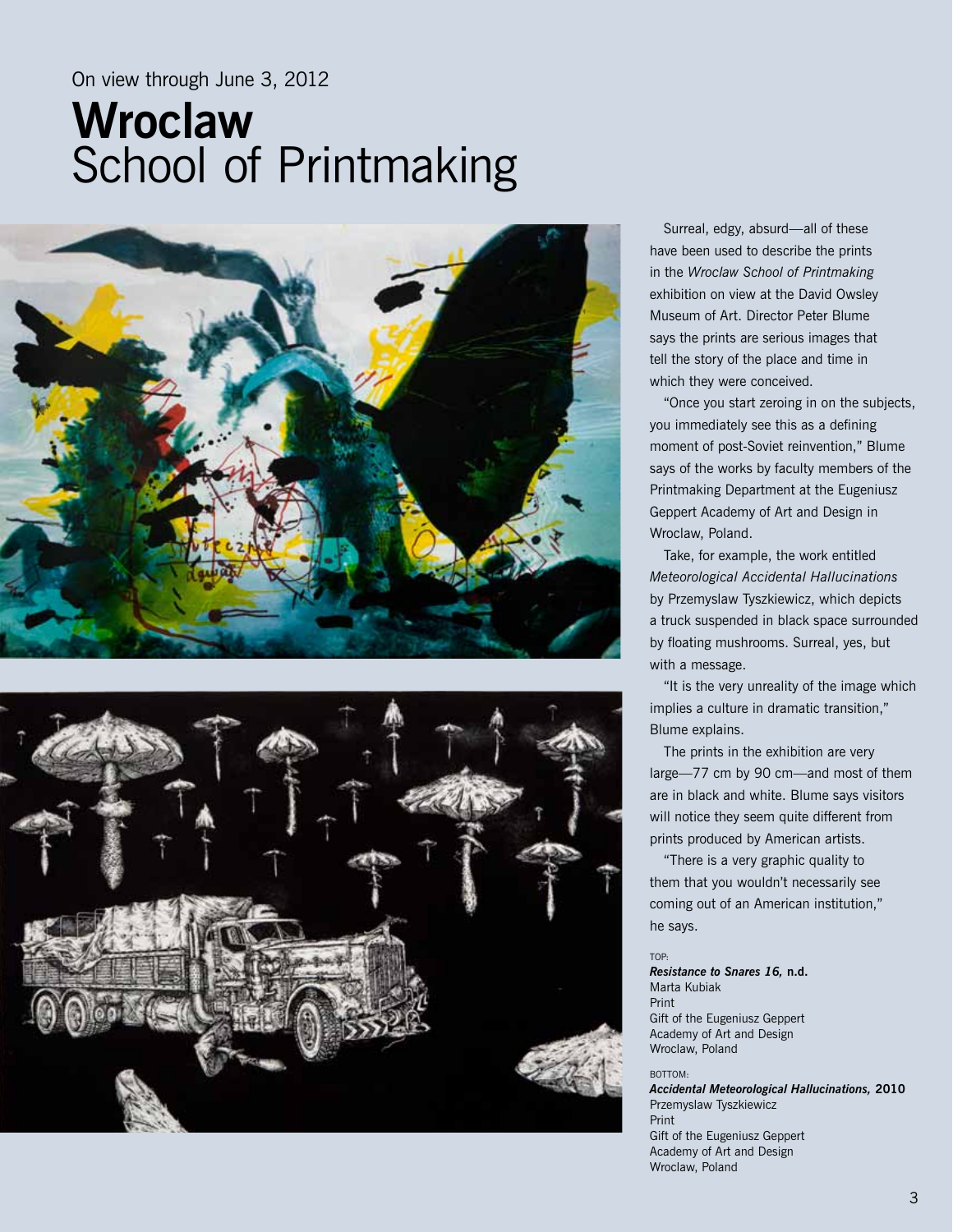### **Drop-In** Tours

**On the following Saturdays from 2:30 to 3:30 pm, docents will be available to answer questions and provide highlight tours for visitors on a drop-in basis.**

- **Saturday, May 19 | 2:30 pm** DOCENT'S CHOICE
- **Saturday, May 26 | 2:30 pm** Tour Time: History of the Collection
- **Saturday, June 2 | 2:30 pm** DOCENT'S CHOICE
- **Saturday, June 9 | 2:30 pm**  DOCENT'S CHOICE
- **Saturday, June 16 | 2:30 pm** DOCENT'S CHOICE
- **Saturday, June 23 | 2:30 pm** Tour Time: History of the Collection
- **Saturday, June 30 | 2:30 pm** DOCENT'S CHOICE
- **Saturday, July 7 | 2:30 pm** DOCENT'S CHOICE
- **Saturday, July 14 | 2:30 pm** DOCENT'S CHOICE
- **Saturday, July 21 | 2:30 pm** Tour Time: History of the Collection

## **Calendar** of **Events** *summer*

#### **may 9** Wednesday

#### **Alliance Trip**

*Enjoy a day away with the David Owsley Museumof Art Alliance members and friends.*

Together, do the Her-Story Tour about art by women in the Indianapolis Museum of Art's collection.

Savor a fine lunch with members of the Indianapolis Museum of Art Alliance and compare notes about art in our community. In the afternoon, explore the grounds, including Lilly House and 100 Acres, and view some of the most significant outdoor art in the country.

#### **• 10:30 am: Her-Story: Women Artists at IMA**

**• Noon: Luncheon**

*The fee includes lunch, tour, and support for the David Owsley Museum of Art. Transportation is individually arranged.*

*Alliance member: \$40 David Owsley Museum Friends member: \$55 Non-member: \$70*

#### **28** Monday

**Museum closed in observance of Memorial Day**

> *Crazyness,* **2010** Karia Zubakhina-Polk Print Gift of the Eugeniusz Geppert Academy of Art and Design, Wroclaw, Poland

#### **june 9** Saturday | 5:30 pm

#### **Art & Music Festival on the Green**

Join the Art Fair atmosphere with the Muncie Symphony Orchestra taking the stage at 7 pm on the "front lawn" of the Museum of Art.

Free copies of *From the Mixed-up Files of Mrs. Basil E. Frankweiler* by E.L. Konigsburg will be distributed in preparation for Family Day on July 1.

#### **27** Wednesday | Noon

#### **Lunch and Learn witn Natalie Phillips**

Bring your lunch for a talk by Natalie Phillips, Ball State University Department of Art assistant professor and a specialist in contemporary art and religion, feminist art history, and Asian art. *Drinks provided by the Museum of Art*







Aleksandra Janik Print Gift of the Eugeniusz Geppert Academy of Art and Design, Wroclaw, Poland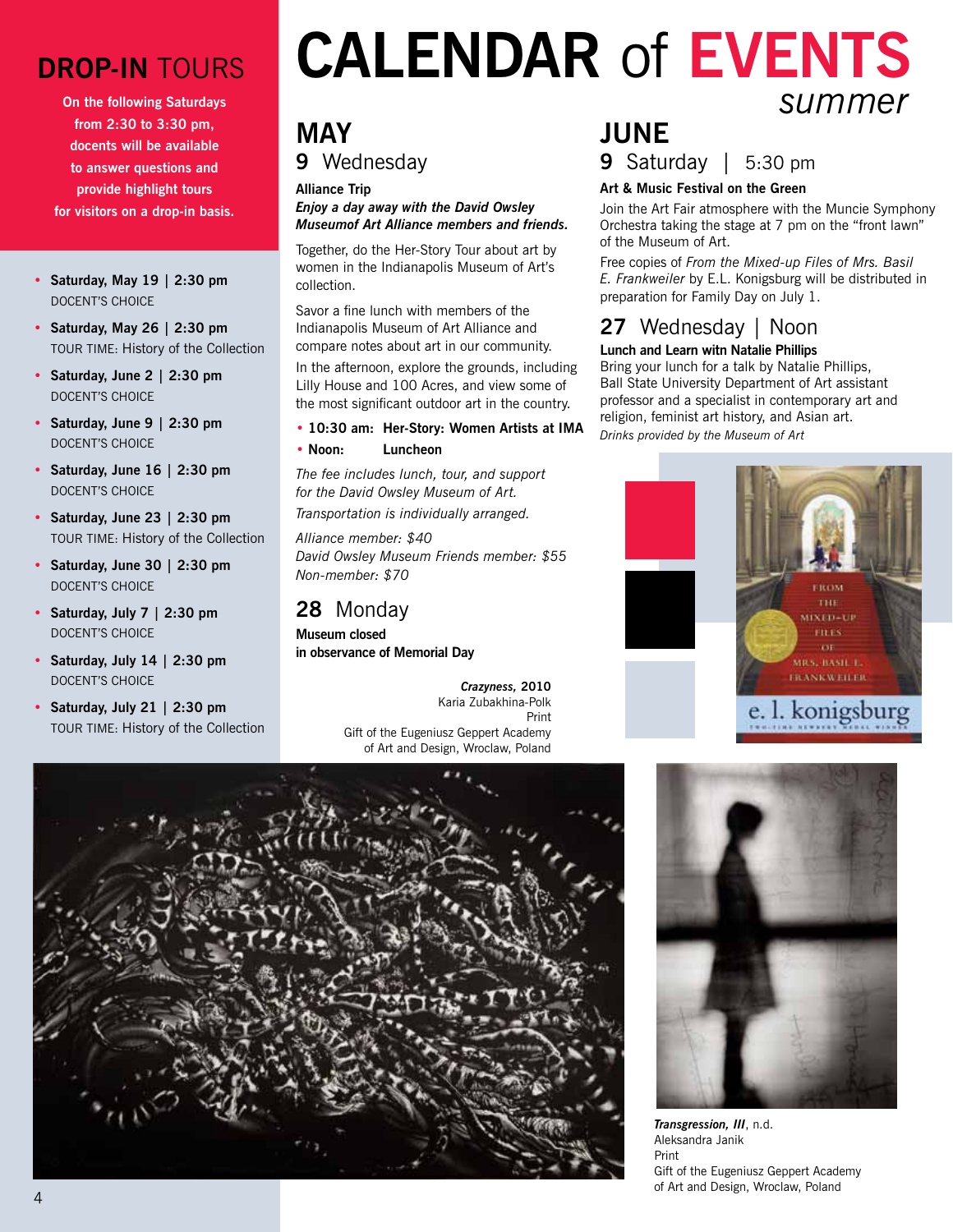## **Calendar** of **Events** *summer*

#### **july 1** Sunday | 2 - 4 pm

#### **Family Day:**  *Dream Big with Art, Books, and Museums*

Literacy-related activities based on *From the Mixed-up Files of Mrs. Basil E. Frankweiler* by E.L. Konigsburg will be available for families and children, including hands-on art and reading activities.

The afternoon includes a kid-friendly, book-related tour; film screening *(see below)*; story hour; refreshments; Muncie Public Library card sign-up; and more.

Display boards of the Museum of Art's expansion plans will be available, too.

At 4 pm join us in the Recital Hall for a screening of *The HIdeaways*. Based on *From the Mixed-up Files of Mrs. Basil E. Frankweiler,* by E.L. Konigsburg, *The Hideaways* tells the story of a precocious girl running away with her younger brother to the Metropolitan Museum of Art. Ingrid Bergman stars as Mrs. Frankweiler.

*Popcorn provided. Rated G (1973, 105 minutes)*

**4** Wednesday

**Museum closed for Independence Day**

## **august**

**24** Friday | 5 pm - 7 pm

#### **Quad Bash**

#### *Welcome new and returning students!*

Experience various art and other activities in the cool museum while Quad Bash fun is going on outside starting at 6 pm.

#### **Sketching** in the **Museum**

Any time the Museum of Art is open, we invite you to ask the visitor assistants for sketchboards, pencils, and paper

#### **Meditation** in the **Museum** Fridays | 3:30 pm

**All programs are free unless otherwise noted. Programs are subject to change without notice.**

**The cost to join the David Owsley Museum of Art Alliance is \$15 for Friends members, and starts at \$40 for non-members. Please call 765.285.5242 for additional information.**

**Drop-in tours, including Art High at Noon and Tour Time, are limited to 15 people. Tour sign-up may be required to accommodate visitors. We thank you for your understanding.**

**All tours and public programs, except for exhibition previews and Friday with Friends, are eligible for participation in the Art Card, a frequent visitor and free gift program.**

**Please call 765.285.5242 for additional information.**

*Untitled,* **2011** Manfred Bator Print Gift of the Eugeniusz Geppert Academy of Art and Design, Wroclaw, Poland



*Entropy/Tractor,* **2008** Christopher Nowaicki Print Gift of the Eugeniusz Geppert Academy of Art and Design, Wroclaw, Poland

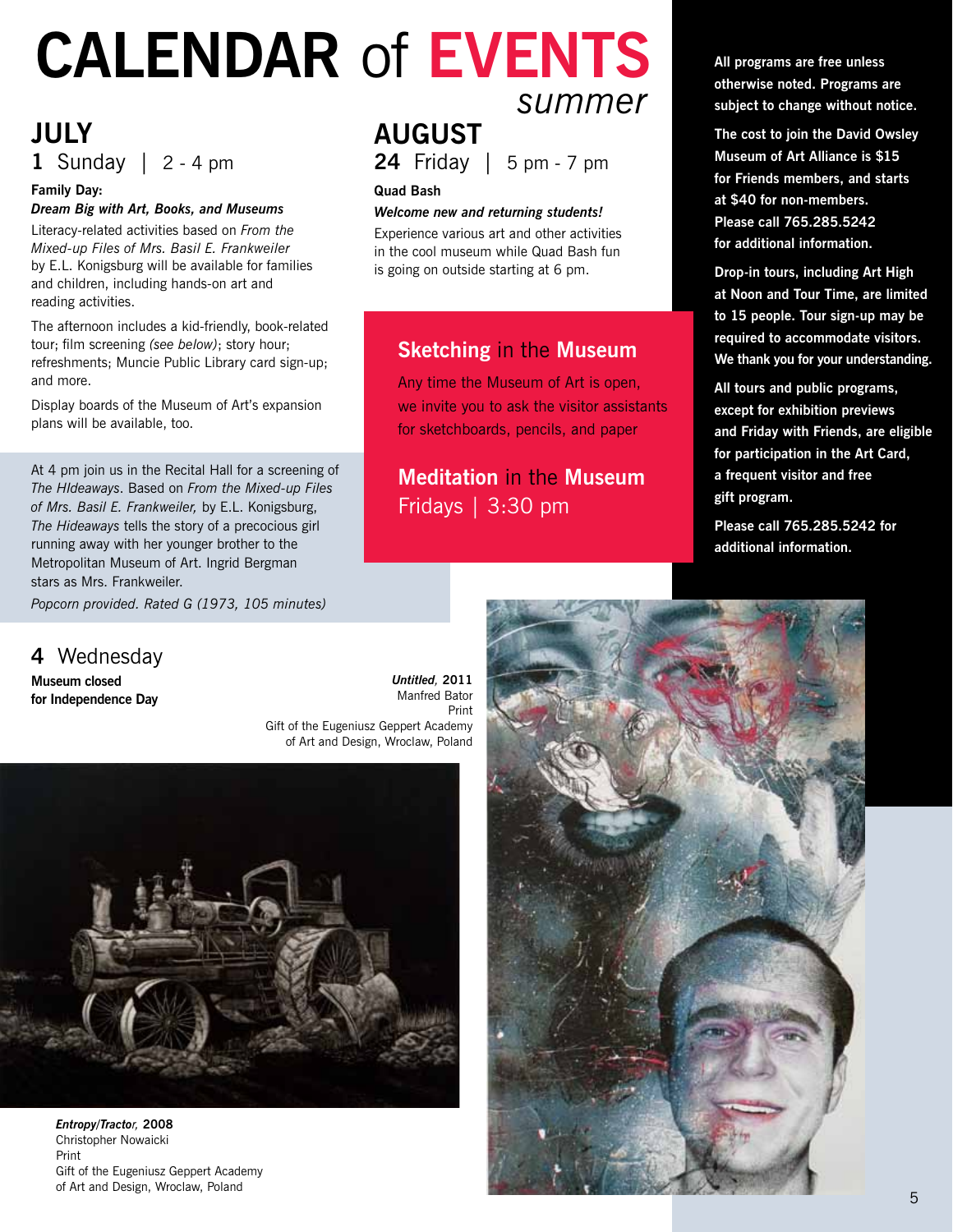## Galleries expected to open in 2013 **Museum expansion** to add four new galleries

Plans are underway to expand the David Owsley Museum of Art, and when the dust settles the museum will occupy the entire second floor of the Fine Arts Building. Four new galleries are expected to open in 2013.

"The museum has long outgrown the space it inhabits, both in terms of the collection and in the programs it offers," says Director Peter Blume. "We knew galleries would have to expand as we anticipated a major change in our collection through the generosity of David Owsley."

Owsley plans to bequeath \$5 million to the museum as an endowment together with a bequest of nearly 90 percent of his extensive art collection.

 Expanding the museum to include galleries to the east and west ends of the second floor of the Fine Arts Building will add approximately 10,000 square feet of gallery space.

The expansion will not only offer more space for new works of art to enter the collection, but an opportunity to reinstall and reinterpret existing works, allowing visitors a fresh perspective on the entire collection.

 A suite of galleries on the eastern end of the second floor will be devoted to Asian art, including works from India, China, and Japan. Corresponding galleries on the western end will be devoted to ethnographic art, including Oceanic, African, Native American, and pre-Columbian South American artwork.

Blume says the expansion will also create a new entrance to the museum at the top of the stairs leading from the Riverside Avenue foyer.

"This area is currently devoted to ethnographic art— Oceanic, African, Native American, and pre-Columbian South American—all squeezed into an area much too small for such a large part of the globe," Blume says. "Now it will become a gallery for art of the ancient civilizations—the Greco-Roman world—a relatively small collection, much more suited to the space."

The museum expansion is only Phase One of a two phase project. As Blume notes, Phase Two is "still unscheduled and unfunded," but those plans include redesigning the first floor of the Fine Arts Building.

"Phase Two will provide more appropriate storage and workspaces than the museum has presently," Blume says. "We also anticipate expanded galleries for late twentieth and twenty-first century art."



# New Acquisition<br>Jean-Jacques **Caffieri** (1771)

A terra cotta bust by eighteenth century French sculptor Jean-Jacques Caffieri (1735-1792) has been added to the museum collection. The portrait bust of French actor and playwright Pierre-Laurent Buirette de Belloy (1727-1792) was purchased at auction in Paris by David Owsley and sent directly to the museum.

With an animated and expressive face, the work is stylistically typical of a mid-century Rococo portrait bust, with flowing drapery, ruffles, and a bow in the subject's hair. According to Director Peter Blume, the work is an excellent contrast to the Neoclassical style of French sculptor Jean-Antoine Houdon, also represented in the collection. Houdon's work depicts a much more reserved and remote figure.

"Having these two artists represented in our collection is demonstrative of the shift in French art in the mid to late eighteenth century," Blume says.

Caffieri was from a family of sculptors in Italy and is best known for his portrait busts. His bust of Madame du Barry is in the Hermitage Museum in St. Petersburg; he made his name with his busts of Pierre Corneille and Jean Racine for the foyer of the Comedie Francaise. A marble version of the de Belloy bust is housed in the Comedie Francaise.

*Portrait Bust of Buirette de Belloy,* **1771** Jean-Jacques Caffieri Terra-cotta Sculpture David T. Owsley Collection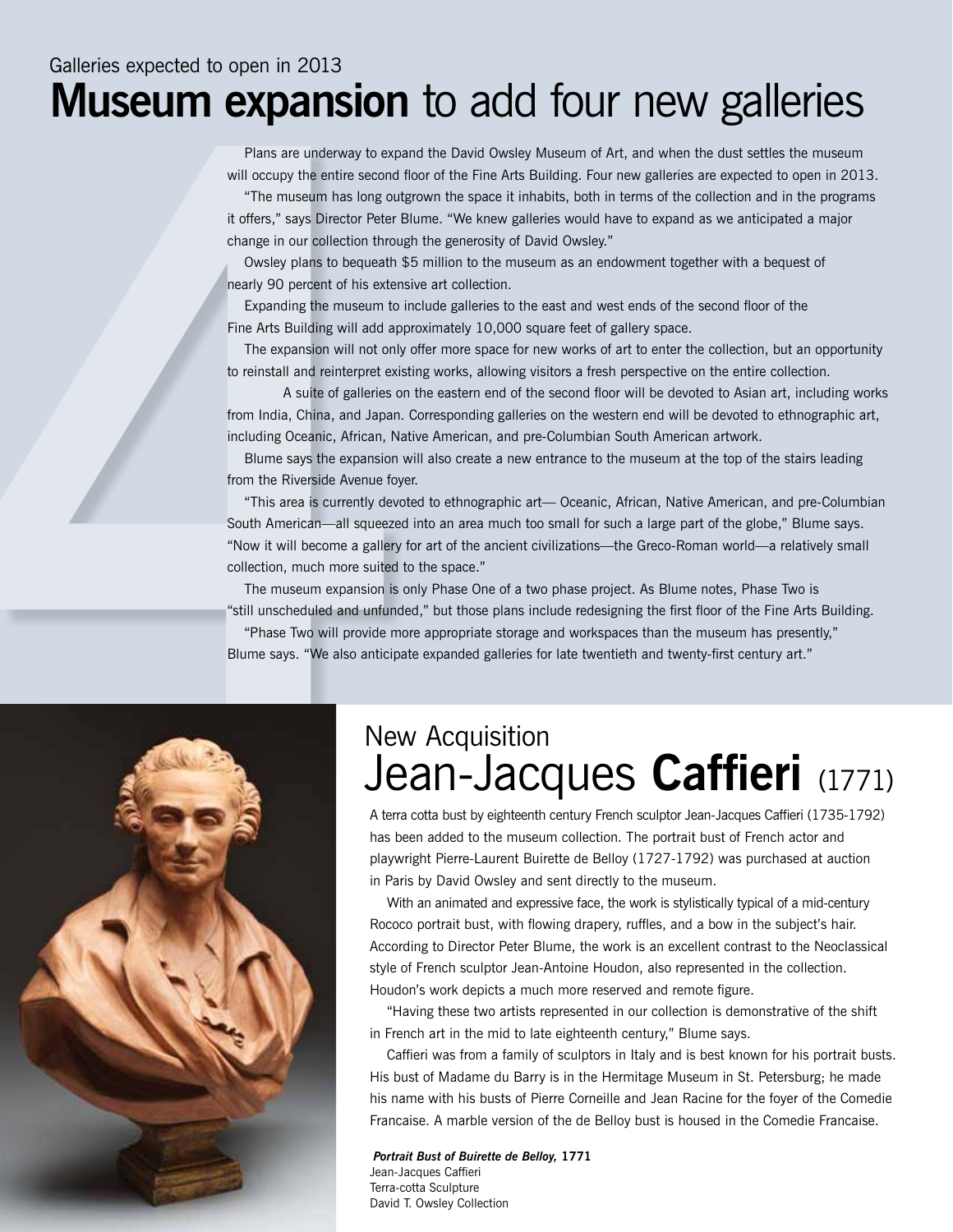## A conversation with **Myriam Springuel**

#### Developing an interpretive plan for the museum's future

As it moves forward with expansion plans, the David Owsley Museum of Art has hired consultant Myriam Springuel to develop an interpretive plan. Her firm, Springuel Consulting, works with museums and other nonprofits as they grow, change, and look to the future.

Springuel holds a Master of Arts in Art History from the University of Maryland. She has worked as associate director for programs at the Smithsonian Institution Traveling Exhibition Services, and curated fine arts exhibitions and developed education programs at the John and Mable Ringling Museum of Art.

Calling the interpretive plan "the intellectual backbone of the museum," Springuel describes it as a document that "explains what you are going to be doing with your collection and why you are doing it."

"It's really a thinking through of the big picture—what is it you are doing, why it is visitors should come, and what they are going to find once they get there," she says.

Developing an interpretive plan involves getting to know the museum, its staff, and its visitors. Beyond spending time with the staff, Springuel has held a series of stakeholder meetings gathering information about the museum from the point of view of university officials, faculty, students, and community members.

Springuel says that while the interpretive plan is only in its draft stage, there are already pieces of the larger picture coming into focus.

"The notion of the museum as a place for a conversation about the arts really resonated with people," she says.

Developing an environment that promotes those conversations is something that has come out of interpretive planning.

Springuel and the museum staff recently visited the Detroit Institute of Art where they were inspired by the way that institution helps visitors understand the ways in which works of art speak to them.

"They have created interpretation that meets visitors with what they are looking at," she says. "It starts with questions the visitor is going to be asking as opposed to starting with information the curator wants to present."

Offering an open, inviting, and engaging museum experience for all its visitors has always been the David Owsley Museum of Art's goal, and that has come through in the process of working through the interpretive plan, Springuel says.

"My sense is that this is a museum that would like you to come in and understand that you have walked into someplace extraordinarily special," she says. "But in that special place they want you to be very engaged and be comfortable, so sitting down on the floor, pulling out your laptop, that's perfectly appropriate behavior."

**My sense is that this is a museum that would like you to come in and understand that you have walked into someplace extraordinarily special.**

**But in that special place they want you to be very engaged and be comfortable, so sitting down on the floor, pulling out your laptop, that's perfectly appropriate behavior.**

*— Myriam Springuel*





**Myriam Springuel**